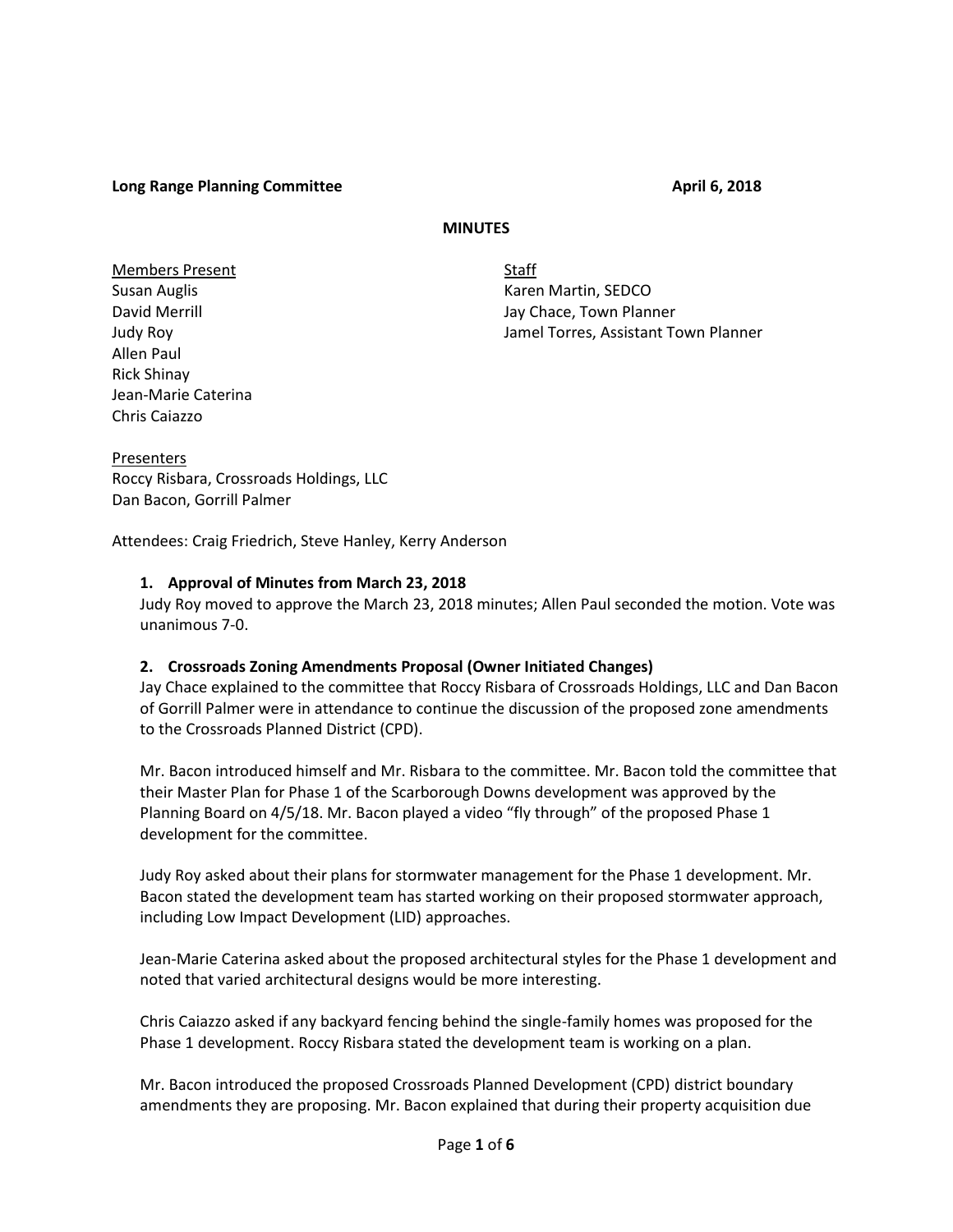diligence it was discovered that the parcel boundary assumed by the prior owner and Town Assessor was inaccurate and has a different boundary in several places. Mr. Bacon explained that zoning does not now follow the actual property lines and the development team would like to amend the zoning boundaries accordingly. Mr. Bacon noted that they have sent out letters to all of the property's abutters to gather public input about the proposed zone changes and they have not received any responses yet. Mr. Bacon walked through the proposed amendment to the Town's Official Zoning Map with respect to the new extent of the CPD district.

Allen Paul asked if they wanted to include the two "fingers" of property that abut Route 1 in the CPD district instead of the current zoning of B-3. Mr. Bacon stated that they plan on leaving that portion of the property in the B-3 zone given the limited size of the "fingers" of property.

Mr. Chace asked if the development team has had any conversations with the landowners who's land they "acquired" during their due diligence process. Mr. Risbara stated they are still waiting to on feedback from the prior property owners as there is some confusion about specific boundary lines in the northerly / northwesterly portion of the property.

Mr. Chace noted that the Town Attorney has looked over the proposed district boundary amendments and indicated that they looked good.

Mr. Caiazzo stated that he is most concerned with "Parcel B" along the Haigis Parkway and the allowed uses. Mr. Caiazzo indicated he would like the allowed uses to be similar to what is currently permitted along the Haigis Parkway.

The committee agreed they are comfortable with the proposed CPD district boundary amendments as proposed, provided the buffering along the Haigis Parkway remain consistent.

Mr. Bacon stated that the development team is requesting that specific additional manufacturing, research, processing and light industrial and service type uses be allowed within the CPD district, subject to some limitations where this type of development occurs and standards on the buffering and separation to incompatible residential zones outside the property. Mr. Bacon indicated that they think there are a lot of good reasons to allow for light industrial and manufacturing along the Payne Road portion of the property. This would be roughly 100 acres between Payne Road and the Scarborough Downs Road within the northern portion of the property. Mr. Bacon stated there could be high employment and a low demand on public services. Mr. Bacon also stated that they are proposing to not require this area to meet the Town's Commercial Design Standards for the uses, but will require a significant buffer surrounding this portion of the property.

Susan Auglis expressed concerns about not requiring the industrial and manufacturing uses to meet the Town's Commercial Design Standards.

Mr. Chace noted that these proposed uses are typically allowed in the town's Industrial District and the development team is seeking to create an isolated pocket of these types of uses.

Ms. Caterina stated that she would prefer a larger setback than 100 feet from abutting residential zones and asked why it can't be 250 feet.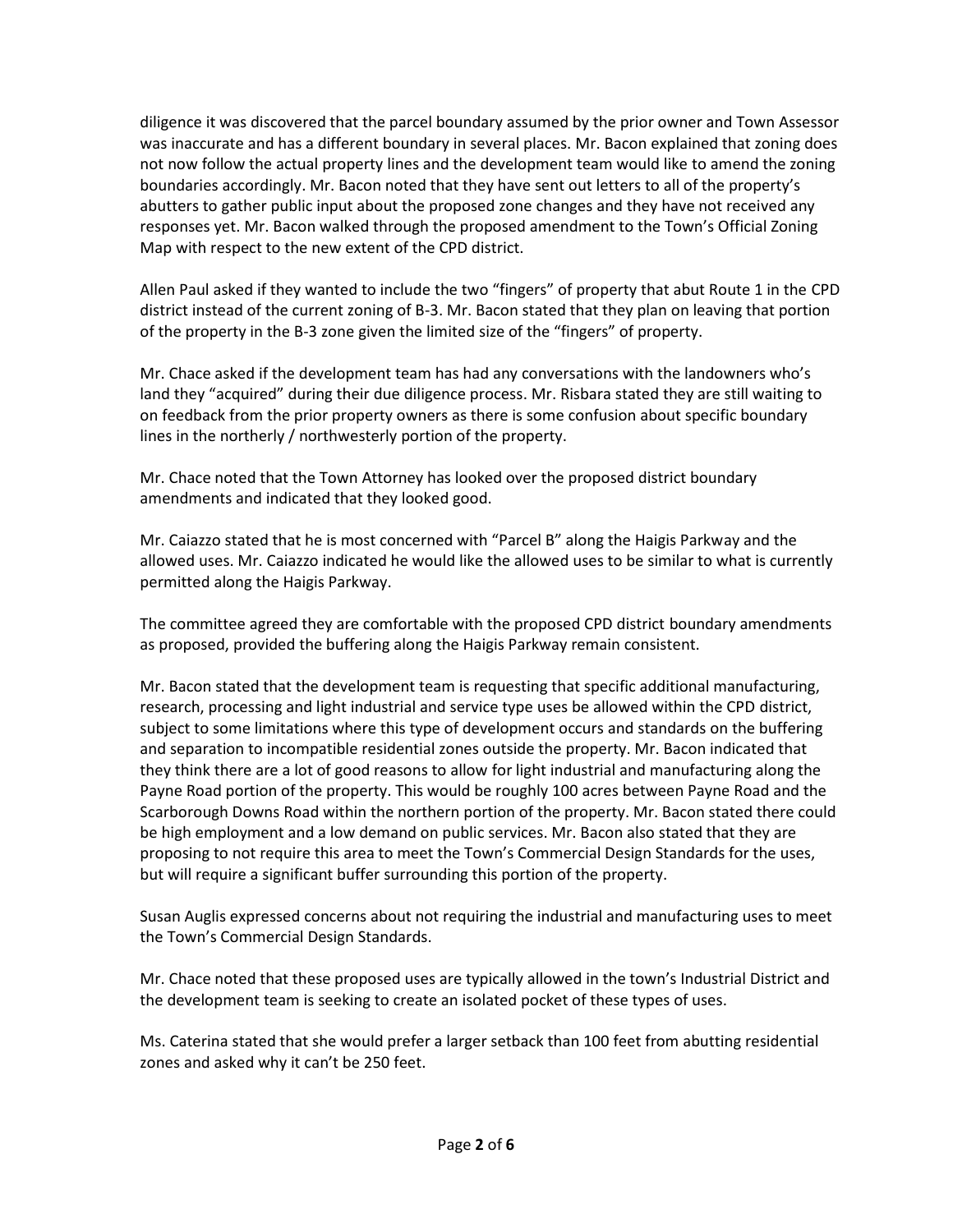Mr. Bacon indicated that the Zoning Ordinance requires a 100 foot setback from abutting residential zones. Mr. Bacon also noted that the Planning Board will have a chance to review the Master Plan for this phase of development prior to site / subdivision review.

Mr. Paul asked if it was possible to use the areas of the property that abut residential zones with compatible uses (not industrial / manufacturing).

Mr. Caiazzo indicated that the town has regulations in place for abutting uses including sound, light, and noise standards that need to be met and that these issues can be dealt with by the Planning Board.

Mr. Chace explained the town's buffering standards to the committee. Mr. Chace asked the committee about how they felt about the proposed setbacks and buffers to give staff some direction prior to zoning changes being proposed to the Town Council.

Ms. Caterina noted that she is concerned with the proposed buffers and setbacks between the light industrial uses and any residential uses within the property. Mr. Risbara stated that the development team will work with the Planning Board on the buffering and setback standards when the time comes. Mr. Bacon indicated that some of the proposed light industrial uses may be compatible with residential uses and used a brewery as an example of this.

Karen Martin noted that from a marketing perspective the development team needs to know what type of uses can be allowed on the property in order for them to properly plan their development.

Rick Shinay stated that this is a very unique piece of property and a unique opportunity for the town to help shape the development and the committee shouldn't waste a lot of time on discussing buffers and setbacks right now. Mr. Shinay stated that there will be plenty of opportunity to work on the buffers and setback standards with the Planning Board when the time comes.

Mr. Caiazzo stated that he is concerned with how the Scarborough Downs development will integrate into the community and stated that buffers will be very important.

Mr. Chace showed the committee where the B-3 zoning district abuts the CPD district and that a 100 foot buffer will not be required here if approved. The committee indicated they were comfortable with this.

Mr. Bacon noted that the specific topography of the site will further dictate the actual buffers on the property and they may propose larger buffers than are required.

Mr. Shinay discussed the zoning and buffering standards in the town's Zoning Ordinance. The committee agreed they were comfortable with the proposed limits of the light industrial proposal.

Mr. Bacon stated that another important land use that the development team believes should be incorporated into the CPD district is the provision for gas / fueling stations. Mr. Bacon stated that a gas station would only be located within 1,000 feet of the Payne Road / Holmes Road / Scarborough Downs Road intersection.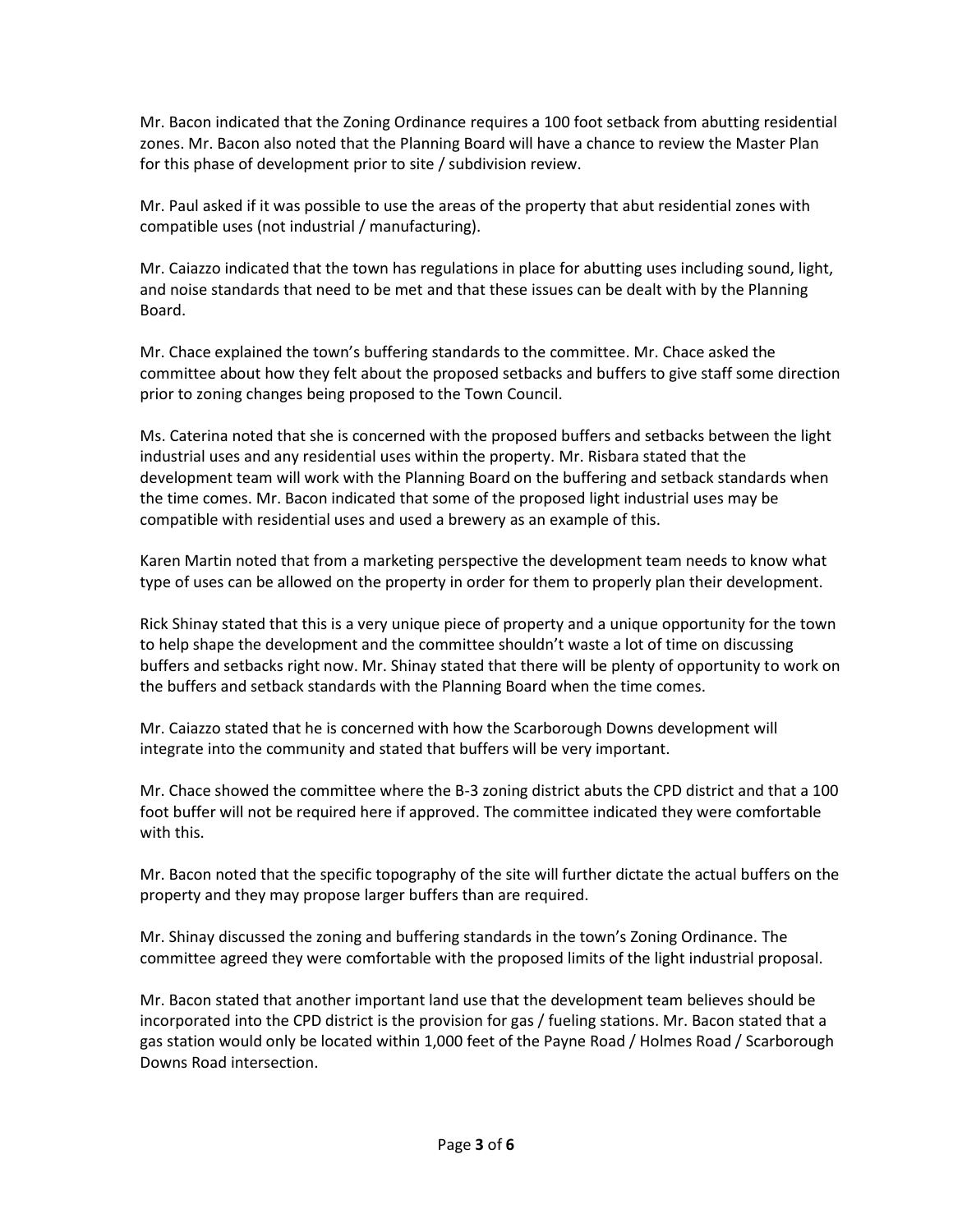Mr Allen stated that he would like to see the gas stations designed with the pumps located behind the principle building on the site.

Mr. Chace stated that the town's Commercial Design Standards require gas pumps to be located behind the principle building on the site based on site characteristics.

Mr. Chace indicated that wetlands are prevalent throughout the site and gas stations should only be located in areas where there are no wetlands. Mr. Bacon stated they are waiting for the final wetland delineation of the site before they decide where to locate one.

The committee agreed they are comfortable with the proposed use of a gas / fueling station within 1,000 feet of the Payne Road / Holmes Road / Scarborough Downs Road intersection.

Mr. Bacon stated that development team would like to use gravels, sands and other aggregate from on-site to the extent reasonable and practical as well as to stockpile material as needed for the project development. Mr. Bacon stated that Earthwork, Material Extraction and Construction Activities Incidental to the Development are proposed on the property. Mr. Bacon indicated that they would use the extraction areas as water features in the future.

Mr. Chace noted that the development team is trying to amend the development standards rather than proposing a new use. Mr. Chace stated that the Town Attorney has reviewed the development team's proposal and is comfortable with it as proposed.

Mr. Caiazzo asked if we can draft language that addresses the end of the project development to ensure that a large stockpile of materials isn't left behind.

Mr. Paul stated that he would not like to see stone crushing machines on the site for 30 years and stated that the machine should be removed from the site once the project is completed.

Mr. Shinay stated that he was comfortable with the Planning Board reviewing this proposed use as part of the site / subdivision review process.

Mr. Chace stated that the Planning Board will review the excavation process as projects are submitted.

The committee agreed they are comfortable with the proposed use as presented.

Mr. Bacon stated that the development team is requesting to remove the buffering requirement to adjacent zoning districts for mixed-use and commercial-industrial zones. They are requesting this amendment to the Zoning Ordinance to enable better integration with abutting commercial oriented uses. Mr. Bacon noted that they are proposing no changes to the 100 foot buffer to residential and natural resource districts.

Mr. Paul indicated that he is concerned about the required 25 foot buffer along the Haigis Parkway within the Haigis Parkway Zoning district.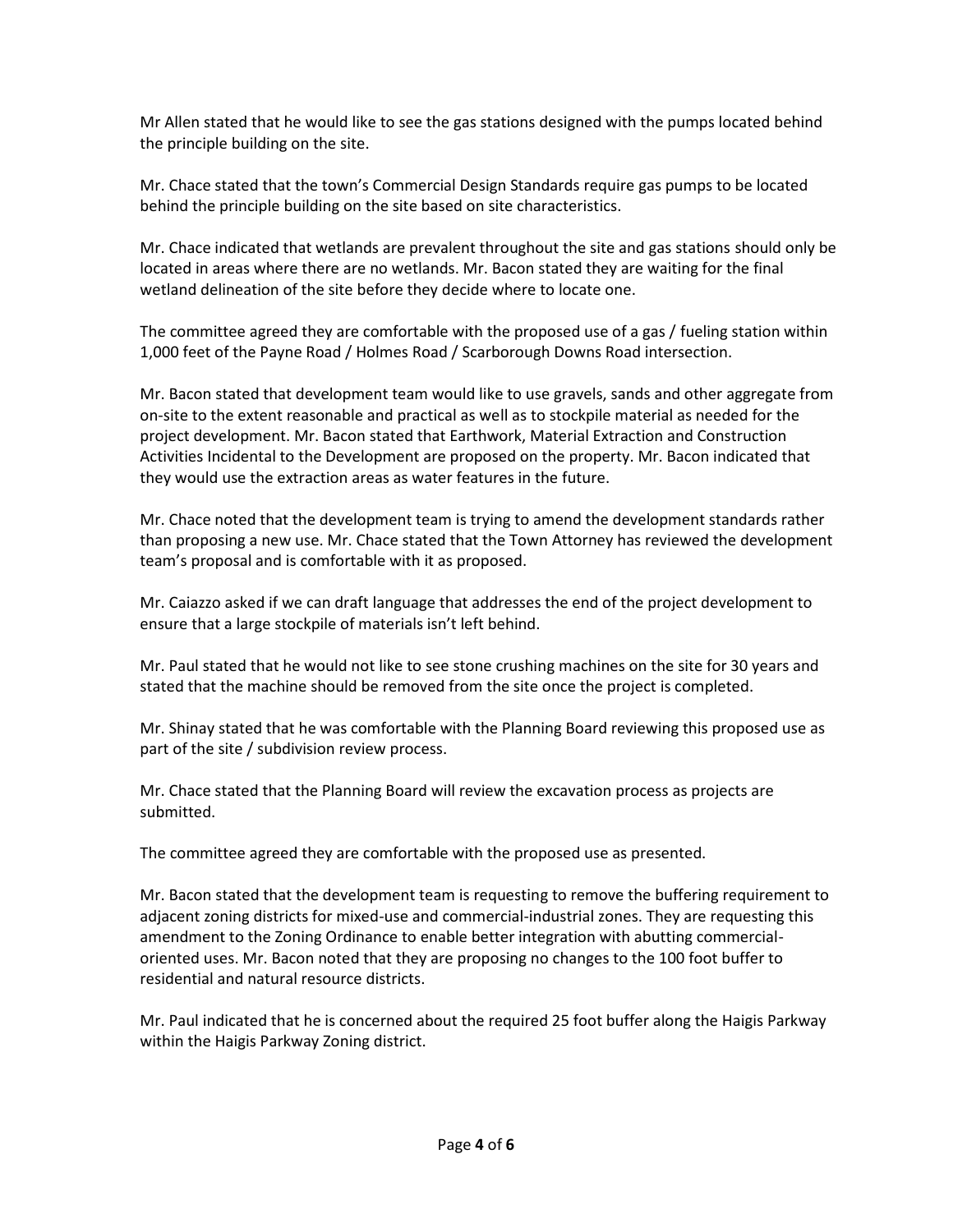Mr. Bacon stated that they would consider adding language to their proposal to ensure the 25 foot buffer along Haigis Parkway remains a requirement if / when the portion of the Haigis Parkway district becomes part of the CPD district, as proposed by the development team.

The committee asked for public comment on these proposed changes.

Craig Friedrich, 1 Elsie Way, stated that he is an abutter of the CPD district. Mr. Friedrich stated that the committee should consider that the land within the CPD district may not always be under the same ownership and that it is important to have flexibility while having strict regulations at the same time for the property. Mr. Friedrich asked the committee to always imagine that a different developer may be the property owner years from now when amending / creating regulations.

The committee closed the public comment.

## **3. Haigis Parkway & Warehousing/Distribution Zoning Amendments (Staff Initiated Changes)**

Mr. Chace stated that the Planning Department and SEDCO staff are experiencing increased interest in the development of "flex space" in town (uses that typically are classified as "Research, Development and Light Industrial," "High Technology Facilities," Small Batch Processing Facilities," and "Food Processing Facilities."). The projects are designed with a mix of areas including office, showroom or retail area, production or assembly area, and areas for the storage of materials and good produced on-site. Mr. Chace stated that developers have had discussions with staff about the limitations of this type of use within the Haigis Parkway zoning district. Mr. Chace stated that if a company needed more than 50% of its space for product or component storage, then the use is not allowed in the Haigis Parkway District, but is not the case in other commercial districts such as B3. Mr. Chace stated that it seems like there is a good rationale for permitting these types of uses on a limited basis within the Haigis Parkway zoning district. Mr. Chace stated that if the LRPC determines that ancillary storage of goods and products related to permitted uses should be treated equally in the Haigis Parkway zoning district as other zoning districts, consideration could be given to creating a definition of "warehousing" and "distribution" and deleting the restrictive language in the Haigis Parkway zoning district. Mr. Chace noted that staff researched local ordinances and nationally recognized publications to develop the proposed definitions.

The committee agreed that they are comfortable with the amendments to the zoning ordinance as proposed.

The committee asked for public comment on these proposed changes.

Kerry Anderson, 20 Ward Street, stated that these proposed amendments would make it easier for certain businesses to locate within the Haigis Parkway zoning district because it offers flexibility for these types of uses. Mr. Anderson stated that he thinks the demand is there for this kind of development along the Haigis Parkway with amendments as proposed.

The committee closed the public comment.

# **4. Public Comment**

None